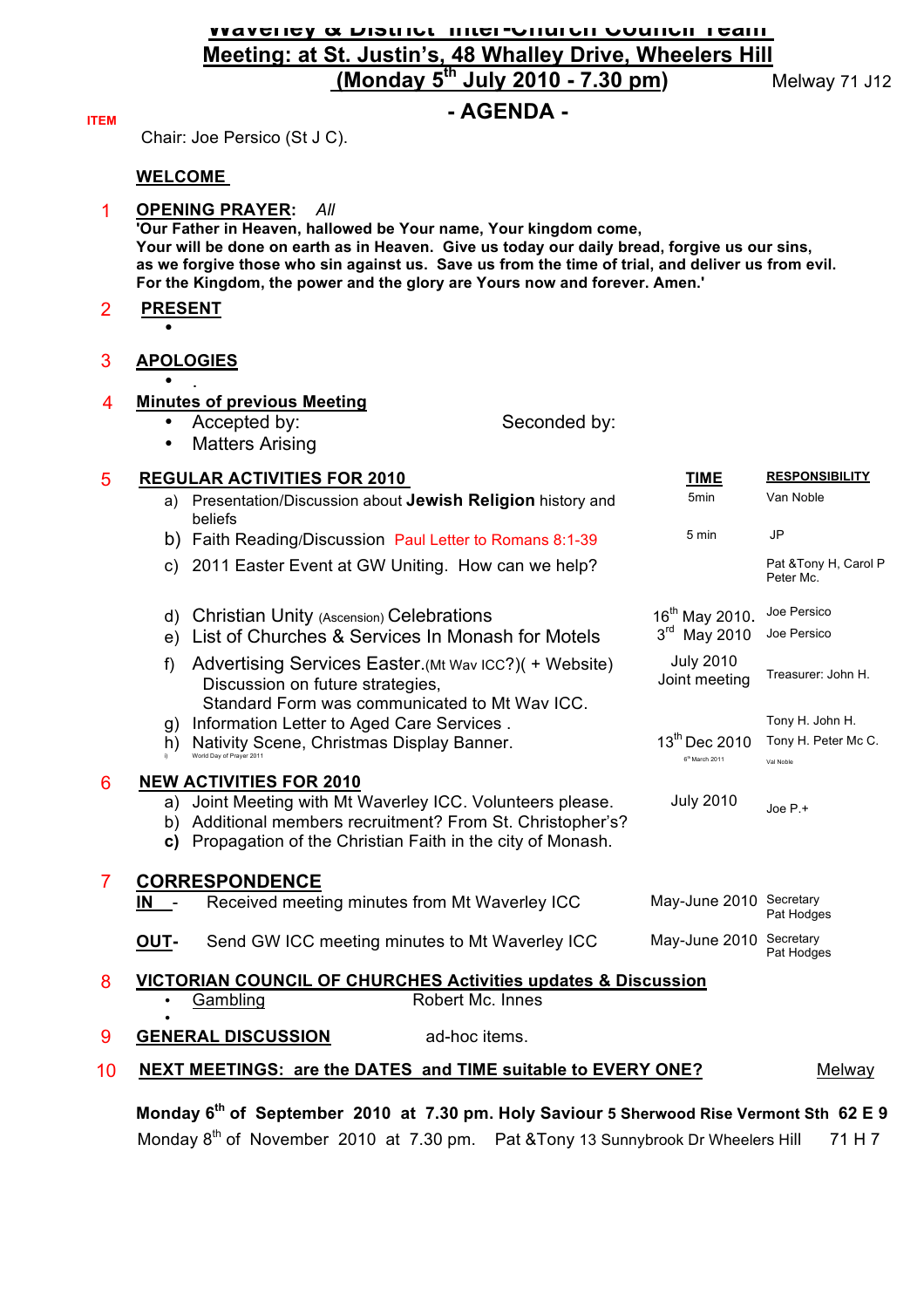## **Waverley & District Inter-Church Council Team Meeting: at St. Justin's, 48 Whalley Drive, Wheelers Hill (Monday 5th July 2010 - 7.30 pm)** Melway 71 J12

**ROMANS 8:1-39 INCOMANS 8:1-39 INCOMANS 8:1-39** 

**Rom 8:1** There is therefore now no condemnation for those who are in Christ Jesus.

- Rom 8:2 For the law of the Spirit of life in Christ Jesus has set you free from the law of sin and of death.
- Rom 8:3 For God has done what the law, weakened by the flesh, could not do: by sending his own Son
- in the likeness of sinful flesh, and to deal with sin, he condemned sin in the flesh, Rom 8:4 so that the just requirement of the law might be fulfilled in us,

who walk not according to the flesh, but according to the Spirit.

- Rom 8:5 For those who live according to the flesh set their minds on the things of the flesh, but those who live according to the Spirit set their minds on the things of the Spirit.
- **Rom 8:6** To set the mind on the flesh is death, but to set the mind on the Spirit is life and peace.
- Rom 8:7 For this reason the mind that is set on the flesh is hostile to God;
- it does not submit to God's law--indeed it cannot,
- Rom 8:8 and those who are in the flesh cannot please God.
- Rom 8:9 But you are not in the flesh; you are in the Spirit, since the Spirit of God dwells in you. Anyone who does not have the Spirit of Christ does not belong to him.

Rom 8:10 But if Christ is in you, though the body is dead because of sin, the Spirit is life because of righteousness.

- **Rom 8:11** If the Spirit of him who raised Jesus from the dead dwells in you, he who raised Christ from the dead will give life to your mortal bodies also through his Spirit that dwells in you.
- Rom 8:12 So then, brothers and sisters, we are debtors, not to the flesh, to live according to the flesh--
- Rom 8:13 for if you live according to the flesh, you will die;
- but if by the Spirit you put to death the deeds of the body, you will live.
- Rom 8:14 For all who are led by the Spirit of God are children of God.
- Rom 8:15 For you did not receive a spirit of slavery to fall back into fear,

but you have received a spirit of adoption. When we cry, "Abba! Father!"

- Rom 8:16 it is that very Spirit bearing witness with our spirit that we are children of God,
- Rom 8:17 and if children, then heirs, heirs of God and joint heirs with Christ--if, in fact, we suffer with him so that we may also be glorified with him.
- **Rom 8:18** I consider that the sufferings of this present time are not worth comparing with the glory about to be revealed to us.
- Rom 8:19 For the creation waits with eager longing for the revealing of the children of God;
- Rom 8:20 for the creation was subjected to futility, not of its own will,
- but by the will of the one who subjected it, in hope Rom 8:21 that the creation itself will be set free from its bondage to decay and
	- will obtain the freedom of the glory of the children of God.
- Rom 8:22 We know that the whole creation has been groaning in labour pains until now;
- Rom 8:23 and not only the creation, but we ourselves, who have the first fruits of the Spirit, groan inwardly while we wait for adoption, the redemption of our bodies.

**Rom 8:24** For in hope we were saved. Now hope that is seen is not hope. For who hopes for what is seen?

- Rom 8:25 But if we hope for what we do not see, we wait for it with patience.
- Rom 8:26 Likewise the Spirit helps us in our weakness; for we do not know how to pray as we ought, but that very Spirit intercedes with sighs too deep for words.
- Rom 8:27 And God, who searches the heart, knows what is the mind of the Spirit, because the Spirit intercedes for the saints according to the will of God.
- Rom 8:28 We know that all things work together for good for those who love God, who are called according to his purpose.